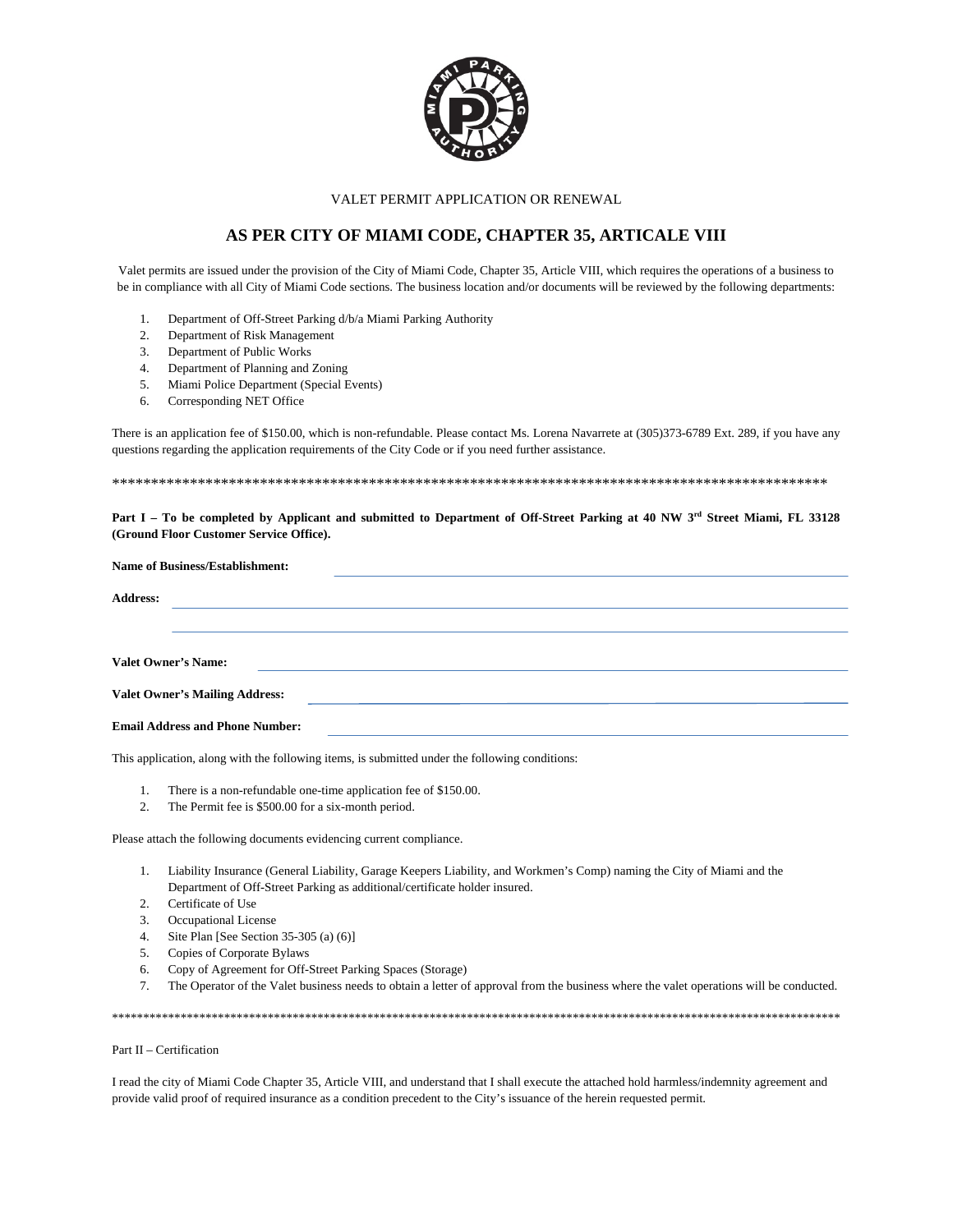Furthermore, I shall hold the City of Miami and Department of Off-Street Parking, its officers, agents and employees free and harmless and indemnify same from any claims for damages or losses to persons or property including legal fees and costs of defending any actions or suits thereon, including any appeals therefrom, which may result from the granting of this permit.

Name of company/Corporation/Partnership Signature of Owner/Applicant Title Date Notary: Print Name Date Notary Signature (Imprint Notary Seal) Property Owner's Approval Signature: Property Owner's Address: Property Owner's Telephone: Property Owner's Email Address: